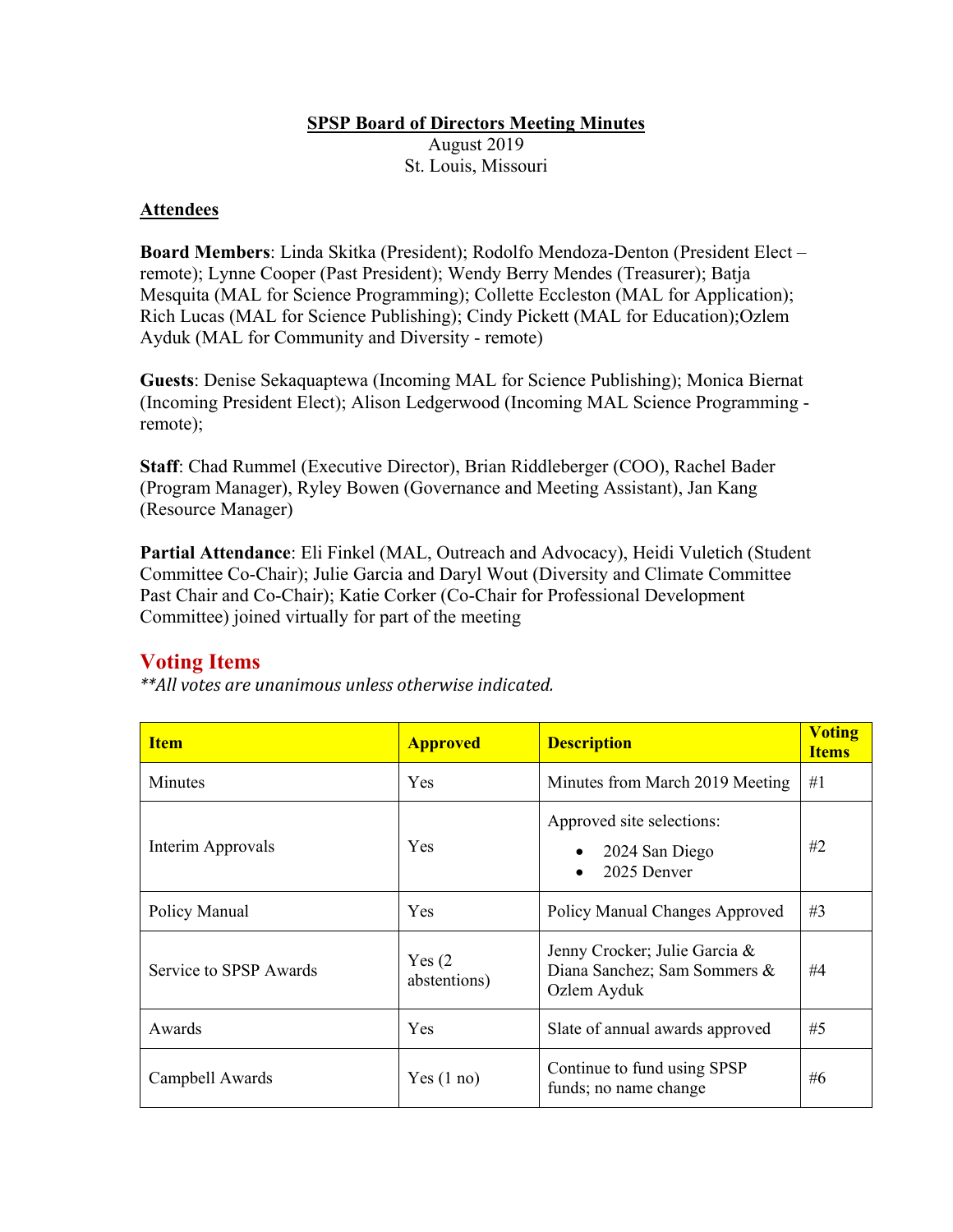| Early Career Committee Proposal          | Yes                            | Approval of new Early Career<br>Committee                                                                                                                                                                                                                                                                                                                                                                                                                                                        | #7  |
|------------------------------------------|--------------------------------|--------------------------------------------------------------------------------------------------------------------------------------------------------------------------------------------------------------------------------------------------------------------------------------------------------------------------------------------------------------------------------------------------------------------------------------------------------------------------------------------------|-----|
| <b>Community Catalyst Grant</b>          | Yes                            | <b>Community Catalyst Grant</b><br>formally established with an annual<br>budget of \$5000                                                                                                                                                                                                                                                                                                                                                                                                       | #8  |
| Peer Advising Mixer                      | Withdrawn                      | No funding for a separate mixer.<br>SPSP will provide a room near the<br>opening/first-timers reception for<br>use.                                                                                                                                                                                                                                                                                                                                                                              | #9  |
| Fellows                                  | Yes                            | New SPSP Fellows approved                                                                                                                                                                                                                                                                                                                                                                                                                                                                        | #10 |
| <b>Ombuds Service</b>                    | Yes                            | Ombuds service approved for<br>SPSP2020; Alternate options will<br>be explored for provider.                                                                                                                                                                                                                                                                                                                                                                                                     | #11 |
| <b>International Collaboration Award</b> | Yes $(1 no; 1)$<br>abstention) | Will revisit after one year;<br>committee will work on priorities<br>(award will not specify funds for<br>travel)                                                                                                                                                                                                                                                                                                                                                                                | #12 |
| <b>International Travel Awards</b>       | Yes $(1 no)$                   | International Travel Awards (1 no);<br>supporting non-Western students<br>and scholars with extra \$500 per<br>award                                                                                                                                                                                                                                                                                                                                                                             | #13 |
| <b>Publication Policies</b>              | Approved – see<br>specific     | • Approved: SPSP becomes<br>signatory of TOP Guidelines<br>(Abstention: 1)<br>• Approved: PSPB and PSPR as<br>signatories of TOP Guidelines<br>(Abstention: 1)<br>• Approved: Level 2 TOP<br>Guidelines (7 yes, 2 no, 1<br>abstention)<br>• Approved: Send to Publication<br>Committee for review: Adopt<br>Open Science Badges, Adopt<br>"Pottery Barn" rule for<br>replication studies, Partner with<br>PsyArXiv to encourage<br>preprints; solicit feedback from<br>other relevant committees | #14 |